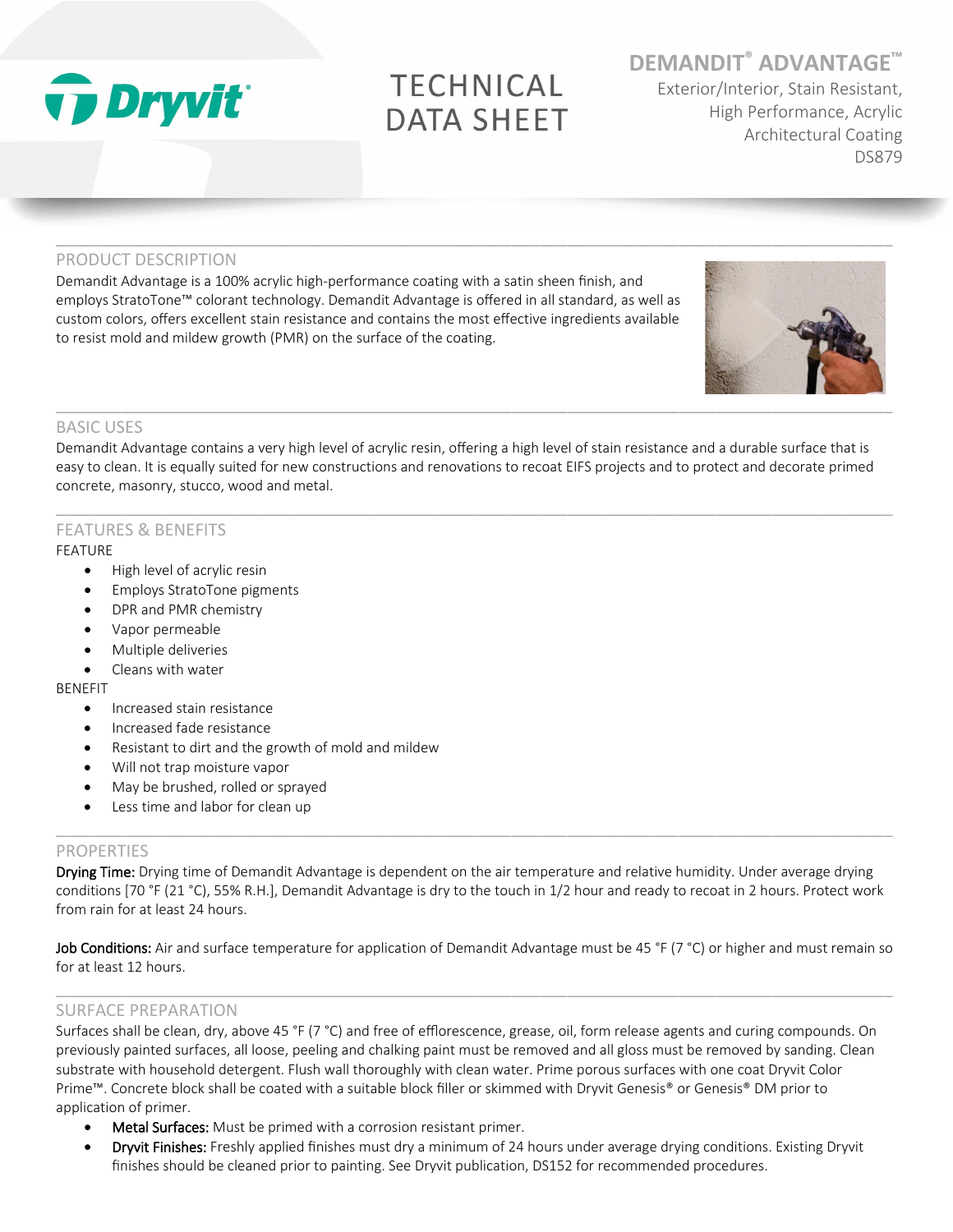- Concrete: Shall have cured a minimum of 28 days. Apply Color Prime and allow to dry prior to application of Demandit Advantage. If form release agents or curing compounds are present on the concrete surface, the surface shall be thoroughly washed with muriatic acid and flushed to remove residual acid. All projections shall be removed and small voids filled with Primus®, Primus® DM, or Genesis mixture.
- Masonry: The masonry surface, with joints struck flush and shall have cured a minimum of 7 days. Apply Color Prime and allow to dry prior to application of Demandit Advantage. If a smooth level surface is required, skim the wall with Primus, Primus DM, Genesis, or Genesis DM mixture and allow to dry prior to application of primer.
- Stucco: Apply Color Prime or Color Prime-W™ and allow to dry prior to application of Demandit Advantage. Demandit Advantage shall be applied to the textured coat. If additives are present in the stucco, a test patch shall be made and adhesion verified prior to application.

 $\_$  ,  $\_$  ,  $\_$  ,  $\_$  ,  $\_$  ,  $\_$  ,  $\_$  ,  $\_$  ,  $\_$  ,  $\_$  ,  $\_$  ,  $\_$  ,  $\_$  ,  $\_$  ,  $\_$  ,  $\_$  ,  $\_$  ,  $\_$  ,  $\_$  ,  $\_$  ,  $\_$  ,  $\_$  ,  $\_$  ,  $\_$  ,  $\_$  ,  $\_$  ,  $\_$  ,  $\_$  ,  $\_$  ,  $\_$  ,  $\_$  ,  $\_$  ,  $\_$  ,  $\_$  ,  $\_$  ,  $\_$  ,  $\_$  ,

 $\_$  ,  $\_$  ,  $\_$  ,  $\_$  ,  $\_$  ,  $\_$  ,  $\_$  ,  $\_$  ,  $\_$  ,  $\_$  ,  $\_$  ,  $\_$  ,  $\_$  ,  $\_$  ,  $\_$  ,  $\_$  ,  $\_$  ,  $\_$  ,  $\_$  ,  $\_$  ,  $\_$  ,  $\_$  ,  $\_$  ,  $\_$  ,  $\_$  ,  $\_$  ,  $\_$  ,  $\_$  ,  $\_$  ,  $\_$  ,  $\_$  ,  $\_$  ,  $\_$  ,  $\_$  ,  $\_$  ,  $\_$  ,  $\_$  ,

#### MIXING

Stir to a smooth, homogeneousconsistency. Avoid introducing air into the coating.

## APPLICATION

Demandit Advantage may be applied by brush, roller, or spray equipment to a minimum

3 mils DFT (7.5 WFT). When applying by roller, a maximum 1/2 in (12.7 mm) – 3/4 in (19 mm) nap rollers with polyester or polyester blend with nylon or lambswool and with beveled ends and a phenolic core are recommended. For larger walls an 18 in (460 mm) wide roller frame with 2 1/4 in (57 mm) inside diameter is also recommended. Plan the work ahead to make sure that proper staging is provided to maintain a wet edge. Apply in a continuous coat, maintaining a wet edge, as the application proceeds to a natural break. The roller cover must be kept fully loaded as the application proceeds. Do not stretch out the application by rolling with a dry roller. The last leveling roller strokes should always be in the same direction. Do not cut in around openings prior to overall application, but rather, do the cut in work as the application proceeds. A 4 in (100 mm) wide roller is recommended for cutting in. Where cutting in, the Demandit Advantage may be thinned with a small amount of water to prevent excessive build-up.

Application Tips: Application should always be done by an experienced, professional industrial or commercial painting contractor who has a successful track record of coating masonry or EIFS surfaces. Lightly misting a surface with water ahead of an application to cool it down can help when application must be done under adverse conditions. Any water on the surface of the substrate should be allowed to flash off before applying Demandit Advantage. It is always recommended to apply 2 coats to achieve a uniform appearance and minimize roller marks, especially over porous substrates. Drying conditions will affect final appearance, therefore, always apply Demandit Advantage to a natural break.

 $\_$  ,  $\_$  ,  $\_$  ,  $\_$  ,  $\_$  ,  $\_$  ,  $\_$  ,  $\_$  ,  $\_$  ,  $\_$  ,  $\_$  ,  $\_$  ,  $\_$  ,  $\_$  ,  $\_$  ,  $\_$  ,  $\_$  ,  $\_$  ,  $\_$  ,  $\_$  ,  $\_$  ,  $\_$  ,  $\_$  ,  $\_$  ,  $\_$  ,  $\_$  ,  $\_$  ,  $\_$  ,  $\_$  ,  $\_$  ,  $\_$  ,  $\_$  ,  $\_$  ,  $\_$  ,  $\_$  ,  $\_$  ,  $\_$  ,

# COVERAGE

Demandit Advantage is supplied in 5 gal (19 L) pails. Coverage will vary depending on the surface condition of the substrate, surface texture, environmental conditions and application technique. The first coat on textured acrylic finish surfaces can vary from 350-800 ft<sup>2</sup> (33-74 m<sup>2</sup>) per pail. The coverage of the second coat on textured surfaces can vary between 450- 1000 ft<sup>2</sup> (42-93 m<sup>2</sup>) per pail. The resulting coverage for two coats of Demandit Advantage is approximately 210-480 ft<sup>2</sup> (20-45 m<sup>2</sup>) per pail depending on the surface condition of the substrate. For best uniformity of appearance, two coats of Demandit Advantage are recommended. Coverage will be higher on smooth, primed surfaces. If a more precise coverage rate is required, it is recommended that a test section be applied over the exact surface to be coated.

 $\_$  ,  $\_$  ,  $\_$  ,  $\_$  ,  $\_$  ,  $\_$  ,  $\_$  ,  $\_$  ,  $\_$  ,  $\_$  ,  $\_$  ,  $\_$  ,  $\_$  ,  $\_$  ,  $\_$  ,  $\_$  ,  $\_$  ,  $\_$  ,  $\_$  ,  $\_$  ,  $\_$  ,  $\_$  ,  $\_$  ,  $\_$  ,  $\_$  ,  $\_$  ,  $\_$  ,  $\_$  ,  $\_$  ,  $\_$  ,  $\_$  ,  $\_$  ,  $\_$  ,  $\_$  ,  $\_$  ,  $\_$  ,  $\_$  ,

## STORAGE

Demandit Advantage must be stored at a minimum of 45 °F (7 °C) and a maximum of 100 °F (38 °C) in tightly sealed containers protected from weather and out of direct sunlight.

The shelf life is 2 years from date of manufacture when properly stored in unopened pails.

## CAUTIONS & LIMITATIONS

• Avoid applying Demandit Advantage in direct sunlight. Always work on the shady side of the wall or protect the area with appropriate shading material.

 $\_$  ,  $\_$  ,  $\_$  ,  $\_$  ,  $\_$  ,  $\_$  ,  $\_$  ,  $\_$  ,  $\_$  ,  $\_$  ,  $\_$  ,  $\_$  ,  $\_$  ,  $\_$  ,  $\_$  ,  $\_$  ,  $\_$  ,  $\_$  ,  $\_$  ,  $\_$  ,  $\_$  ,  $\_$  ,  $\_$  ,  $\_$  ,  $\_$  ,  $\_$  ,  $\_$  ,  $\_$  ,  $\_$  ,  $\_$  ,  $\_$  ,  $\_$  ,  $\_$  ,  $\_$  ,  $\_$  ,  $\_$  ,  $\_$  ,

Not recommended as a finish coat directly over any Dryvit Outsulation® system base coat.